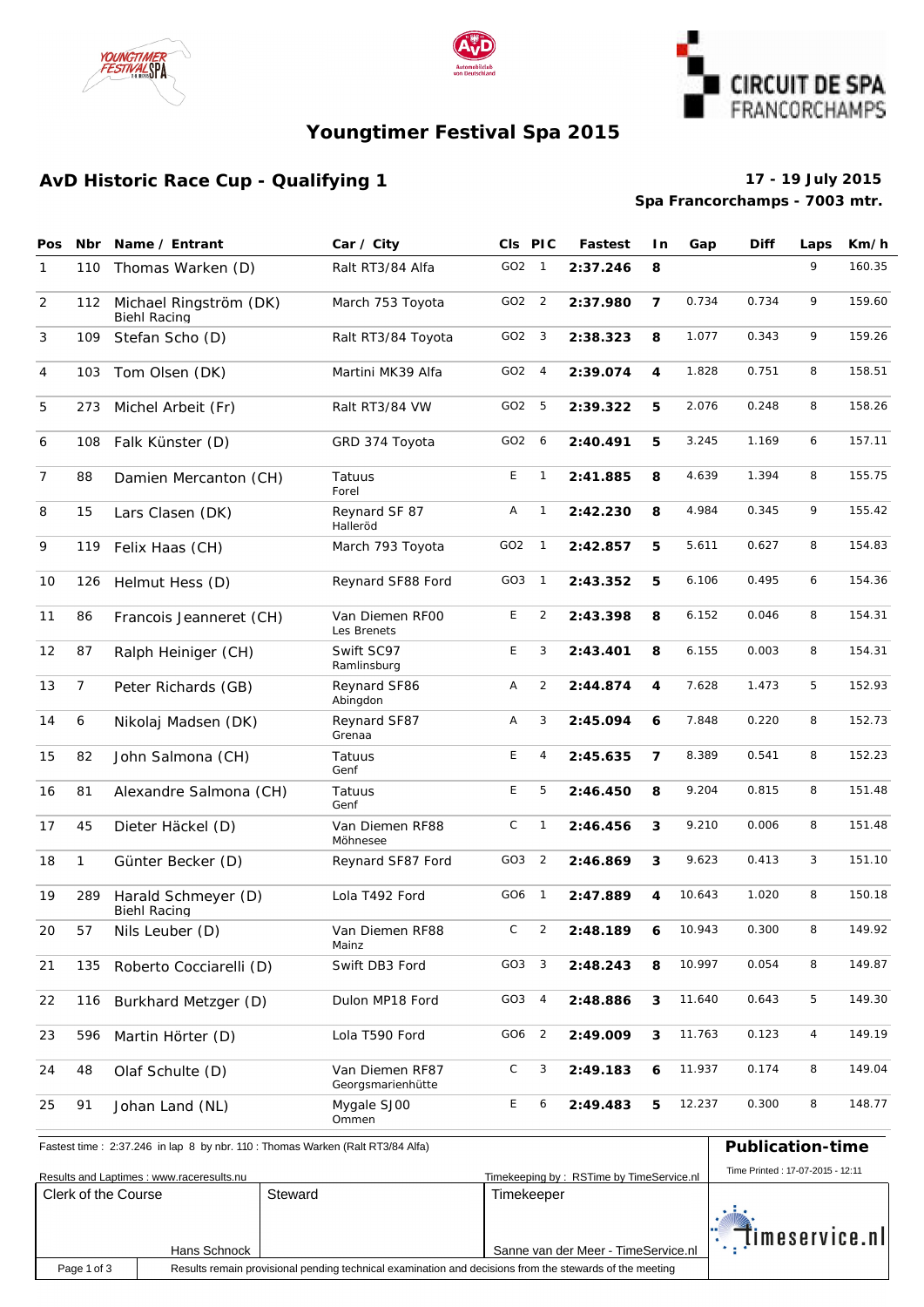





### **Youngtimer Festival Spa 2015**

#### **AvD Historic Race Cup - Qualifying 1 17 - 19 July 2015**

# **Spa Francorchamps - 7003 mtr.**

| Pos | <b>Nbr</b> | Name / Entrant                        | Car / City                      |                 | CIs PIC                      | Fastest  | I n            | Gap    | <b>Diff</b> | Laps           | Km/h   |
|-----|------------|---------------------------------------|---------------------------------|-----------------|------------------------------|----------|----------------|--------|-------------|----------------|--------|
| 26  | 123        | Marcus West (D)                       | Van Diemen RF82 Ford            | GO3             | 5                            | 2:49.753 | $\overline{7}$ | 12.507 | 0.270       | 8              | 148.54 |
| 27  | 46         | Ed Waalewijn (NL)                     | Van Diemen RF88<br>Delft        | C               | 12.561<br>4<br>2:49.807<br>6 |          |                | 0.054  | 8           | 148.49         |        |
| 28  | 85         | Patrick Rausch (F)                    | Mygale SJ00<br>Milly La Foret   | E               | 7<br>2:49.978                |          | 5              | 12.732 | 0.171       | 5              | 148.34 |
| 29  | 14         | Goran Mitevski (CH)<br>WM Racing      | Reynard SF84<br>Sattel          | Α               | 4                            | 2:51.105 | $\overline{7}$ | 13.859 | 1.127       | 8              | 147.36 |
| 30  | 288        | Peter Hug (D)                         | March 82S Ford                  | GO6             | $\mathbf{1}$                 | 2:51.251 | 3              | 14.005 | 0.146       | 6              | 147.24 |
| 31  | 164        | Thomas Grassinger (D)                 | Lola T644 Ford                  | GO5             | $\overline{\phantom{0}}$     | 2:51.524 | $\overline{7}$ | 14.278 | 0.273       | 8              | 147.00 |
| 32  | 148        | Bernd Weber (D)                       | Estonia 25 Lada                 | GO <sub>2</sub> | $\overline{7}$               | 2:51.861 | 6              | 14.615 | 0.337       | $\overline{7}$ | 146.71 |
| 33  | 65         | Georges Tomsen (B)                    | Van Diemen RF90<br>Antheit      | B               | $\mathbf{1}$                 | 2:52.210 | 5              | 14.964 | 0.349       | 8              | 146.42 |
| 34  | 122        | Roel Mulder (NL)                      | PRS RHO2                        | GO <sub>5</sub> | $\overline{1}$               | 2:52.386 | $\overline{7}$ | 15.140 | 0.176       | 8              | 146.27 |
| 35  | 102        | Jürgen Voehringer (D)                 | GRD 373 BMW                     | GO <sub>2</sub> | $\overline{2}$               | 2:52.434 | $\overline{7}$ | 15.188 | 0.048       | 8              | 146.23 |
| 36  | 5          | Walter Marty (CH)<br><b>WM Racing</b> | Reynard SF87<br>Unteriberg      | Α               | 5                            | 2:53.005 | 5              | 15.759 | 0.571       | $\overline{7}$ | 145.74 |
| 37  | 62         | Christophe Hansoul (B)                | Reynard SF88<br>Nadrin          | C               | 5                            | 2:53.403 | 5              | 16.157 | 0.398       | 5              | 145.41 |
| 38  | 53         | Frederik Vergote (B)                  | Van Diemen RF90<br>Ruddervoorde | B               | $\overline{2}$               | 2:53.455 | 8              | 16.209 | 0.052       | 8              | 145.37 |
| 39  | 124        | Rudolf Behn (D)<br><b>ADAC Hansa</b>  | Reynard FF82 Ford               | GO5             | $\overline{2}$               | 2:54.018 | 8              | 16.772 | 0.563       | 8              | 144.90 |
| 40  | 70         | Christian Demel (D)                   | Van Diemen RF87<br>Viernheim    | $\mathsf C$     | 6                            | 2:54.468 | 4              | 17.222 | 0.450       | 8              | 144.52 |
| 41  | 56         | Jo Zosso (CH)                         | Griffon FFK85<br>Niederwangen   | $\mathsf C$     | 7                            | 2:56.130 | $\mathbf{2}$   | 18.884 | 1.662       | 3              | 143.16 |
| 42  | 292        | Kevin Overman (GB)                    | Royale RP 37 Ford               | GO6             | 3                            | 2:56.801 | 6              | 19.555 | 0.671       | 8              | 142.61 |
| 43  | 31         | Rainer Schrems (AT)                   | Quest FF86<br>Wien              | C               | 8                            | 2:57.779 | 6              | 20.533 | 0.978       | $\overline{7}$ | 141.83 |
| 44  | 290        | Gero Meyerdierks (D)                  | Tiga SC81 Ford                  | GO6             | $\overline{4}$               | 2:58.305 | 6              | 21.059 | 0.526       | $\overline{7}$ | 141.41 |
| 45  | 58         | Roman Benner (D)                      | Ray FF88<br>Haiger              | C               | 9                            | 2:58.452 | 5              | 21.206 | 0.147       | 5.             | 141.29 |
| 46  | 84         | Eric Heudicourt (F)                   | Mygale SJ00<br>Saint Frageau    | E               | 8                            | 2:58.705 | 4              | 21.459 | 0.253       | 6              | 141.09 |
| 47  | 131        | Axel Pilz (D)                         | Brabham BT21 FA                 | GO1             | $\overline{1}$               | 2:58.731 | 3              | 21.485 | 0.026       | $\overline{4}$ | 141.07 |
| 48  | 63         | Daniel Janin (F)                      | Van Diemen RF89<br>Propiac      | $\mathsf C$     | 10                           | 2:59.210 | 5              | 21.964 | 0.479       | 8              | 140.70 |
| 49  | 35         | Johann Kowar (AT)                     | Van Diemen RF87<br>Wien         | $\mathsf C$     | 11                           | 3:01.220 | 6              | 23.974 | 2.010       | $\overline{7}$ | 139.14 |
| 50  | 89         | Enrico Gali (CH)                      | Tatuus<br>Isone                 | E               | 9                            | 3:04.859 | 6              | 27.613 | 3.639       | 8              | 136.40 |

## Fastest time : 2:37.246 in lap 8 by nbr. 110 : Thomas Warken (Ralt RT3/84 Alfa) **Publication-time**

| Results and Laptimes: www.raceresults.nu | Time Printed: 17-07-2015 - 12:11 |         |                                     |                |
|------------------------------------------|----------------------------------|---------|-------------------------------------|----------------|
| Clerk of the Course                      |                                  | Steward | Timekeeper                          |                |
|                                          | Hans Schnock                     |         | Sanne van der Meer - TimeService.nl | Timeservice.nl |
| Page 2 of 3                              |                                  |         |                                     |                |